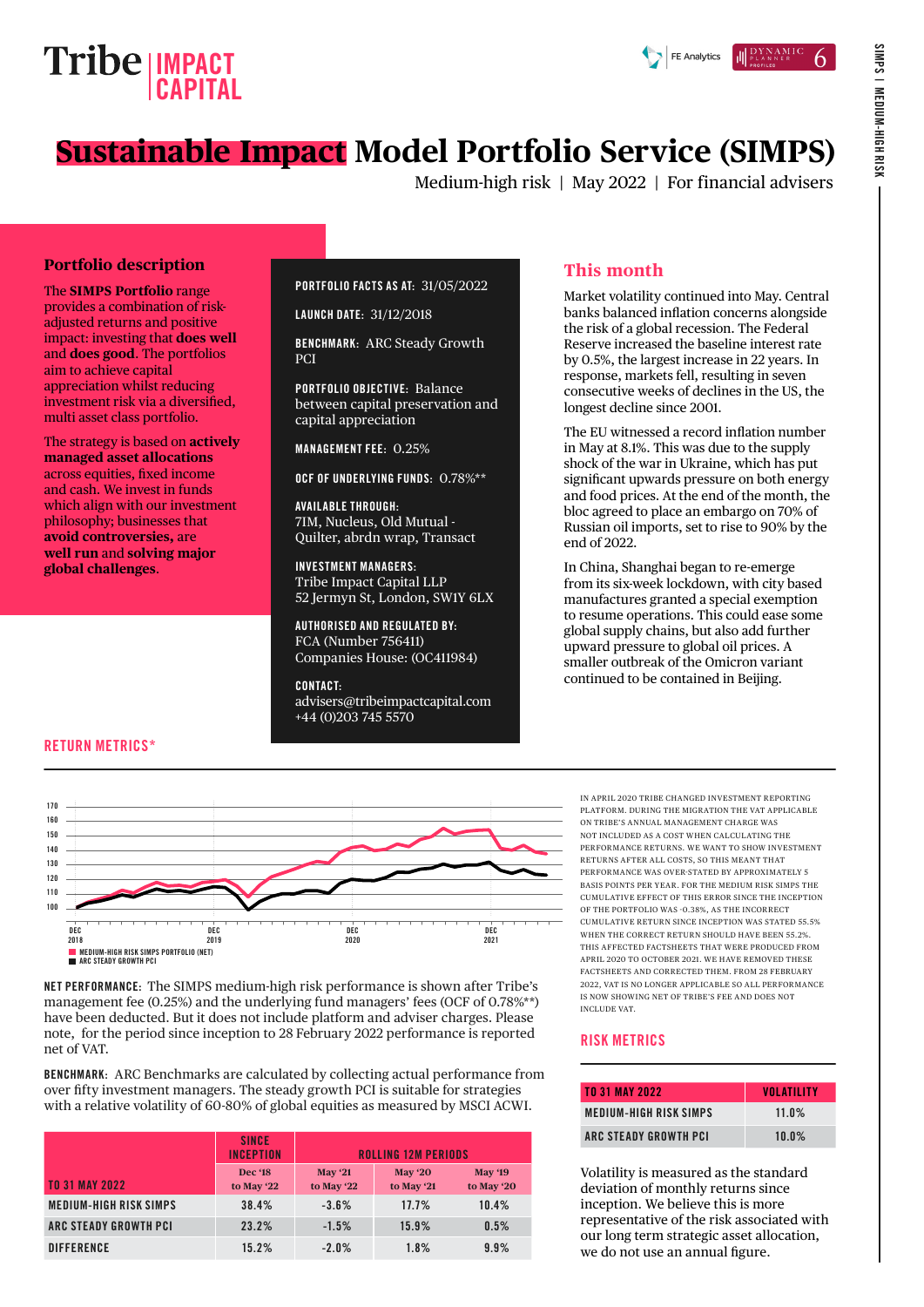# **IMPACT CAPITAL**

#### TOP 3 EQUITY HOLDINGS TOP 3 FIXED INCOME HOLDINGS

| JANUS HENDERSON GLOBAL SUSTAINABLE EQUITY | 9% | <b>WELLINGTON IMPACT BOND</b>               | 9% |
|-------------------------------------------|----|---------------------------------------------|----|
| NINETY ONE GLOBAL ENVIRONMENT             | 8% | THREADNEEDLE UK SOCIAL BOND                 | 4% |
| SCHRODER GLOBAL ENERGY TRANSITION         | 7% | LIONTRUST SUSTAINABLE FUTURE CORPORATE BOND | 4% |

#### ASSET ALLOCATION



#### IMPACT ALLOCATION

The UN Sustainable Development Goals (SDGs) are the blueprint to achieve a better and more sustainable future for all. To help translate the Goals into the **SIMPS Portfolios** we have aggregated them into our four Impact Themes.



THE GREY SECTION OF THE GRAPH WHICH MAKES UP 12% OF THE SIMPS MEDIUM-HIGH RISK PORTFOLIO REPRESENTS CASH AND FUNDS THAT ARE MULTI-THEMED AND CAN'T BE ATTRIBUTED TO ONLY ONE SDG.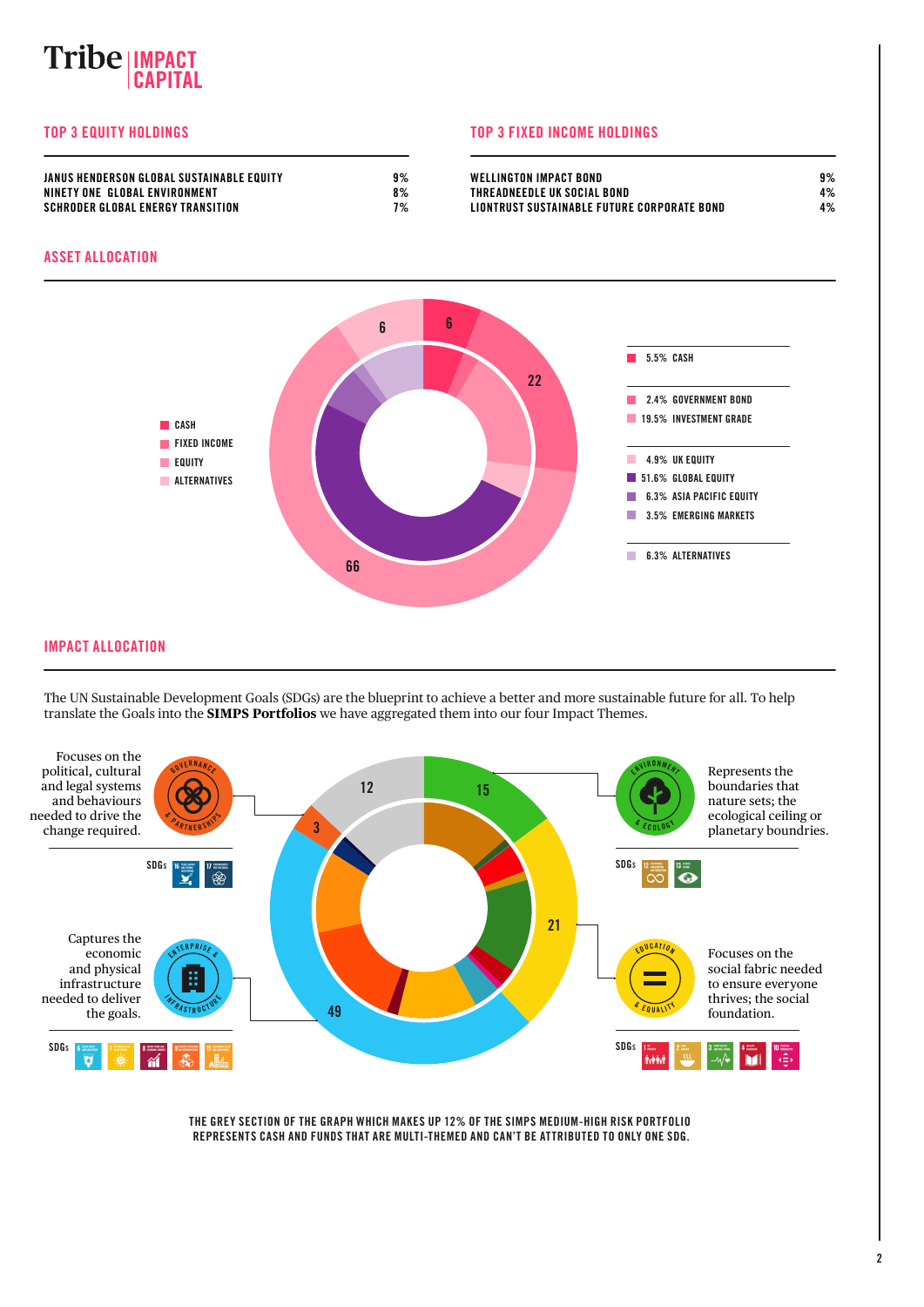

# **Carbon Intensity1**

The equities in the medium-high risk **SIMPS Portfolio**  are **18% less** carbon intensive than the MSCI ACWI benchmark.



### TONS OF CO2 / \$M SALES

Businesses with lower carbon intensity demonstrate their operational efficiency and release less carbon into the atmosphere per pound of revenue.

# **Carbon Saved1**

By investing £100,000 into the medium-high risk **SIMPS Portfolio** rather than the MSCI ACWI benchmark, you save **6.1 tons** of carbon dioxide (CO2) if invested for 12 months. This represents: 154



THE CARBON EMITTED BY:

#### **7 flights** from London to New York (economy class)

THE CARBON SEQUESTERED BY:

#### **101**

medium grown coniferous tree seedlings grown for 10 years

**Source:** MSCI & US EPA Carbon calculator as at 31/03/2022.

1 Based on scope 1 and 2 emissions of covered listed equities (63% of medium-high risk SIMPS portfolio).

# **Healthcare**

Across all equity fund holdings<sup>2</sup> in the medium-high risk **SIMPS Portfolio**,**56** companies provide access to healthcare.

Out of these, **16** report on the number of people who received access to healthcare.

In total, these 16 companies have provided healthcare to **241,935,928** people this reporting year<sup>3</sup>.

That's the equivalent of **2.0** people for each £100,000 invested in the medium-high risk **SIMPS Portfolio** for 12 months.

# **Financial services**

Across all equity fund holdings<sup>2</sup> in the medium-high risk **SIMPS Portfolio**, **19** companies provide financial services.

Out of these, **10** report on the provision of financial services to those previously excluded.

In total, these 10 companies have provided financial services to **693,616,253** people who previously didn't have access to financial services this reporting year<sup>3</sup>.

That's the equivalent of **2.1** people for each £100,000 invested in the medium-high risk **SIMPS Portfolio** for 12 months.



# **Renewable energy**

Across all equity fund holdings<sup>2</sup> in the mediumhigh risk **SIMPS Portfolio**, all **429** companies could produce their own renewable energy by investing in onsite renewable energy infrastructure.

**49** companies report on renewable energy generation.

In total, these 49 companies have generated **474,162,863** MWh of renewable energy this reporting year<sup>3</sup>.

That's the equivalent of **7.0** MWh of renewable energy for each £100,000 invested in the mediumhigh risk **SIMPS Portfolio** for 12 months.